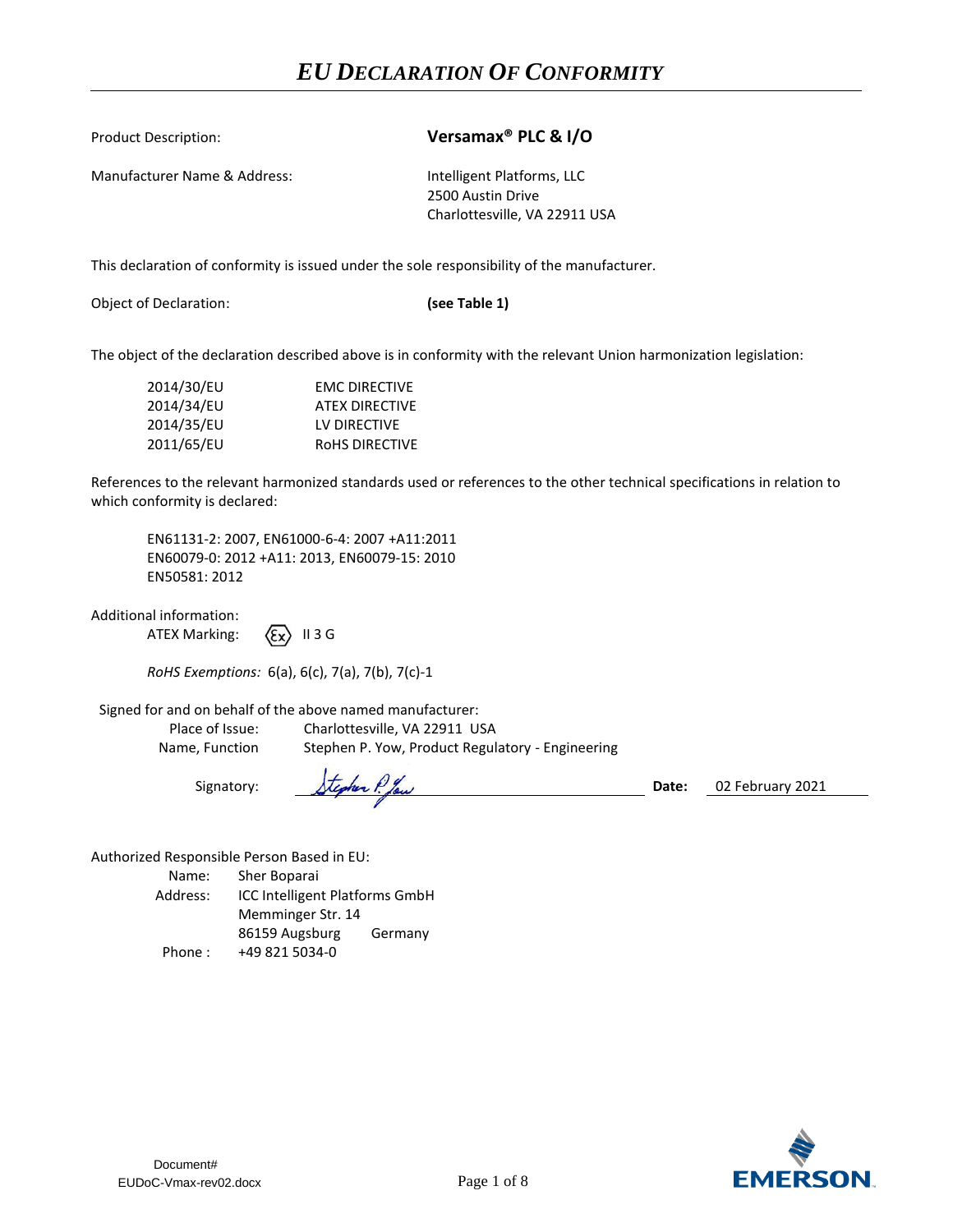| Model <sup>1</sup> |            |            | RoHS <sup>2</sup> |             | ATEX                     |
|--------------------|------------|------------|-------------------|-------------|--------------------------|
|                    | <b>EMC</b> | <b>LVD</b> |                   | <b>ATEX</b> | <b>Protection String</b> |
| IC200ACC003        | <b>YES</b> | NR.        | E                 | YES         | Ex nA IIC T5 Gc X        |
| IC200ACC003CA      | YES        | <b>NR</b>  | E                 | YES         | Ex nA IIC T5 Gc X        |
| IC200ACC003LT      | YES        | <b>NR</b>  | E                 | YES         | Ex nA IIC T5 Gc X        |
| IIC200ALG230       | <b>YES</b> | NR.        | J                 | YES         | Ex nA IIC T5 Gc X        |
| IC200ALG230CA      | <b>YES</b> | NR.        | J                 | <b>YES</b>  | Ex nA IIC T5 Gc X        |
| IC200ALG230LT      | <b>YES</b> | NR.        | J                 | <b>YES</b>  | Ex nA IIC T5 Gc X        |
| IC200ALG240        | YES        | <b>NR</b>  | -K#               | YES         | Ex nA IIC T5 Gc X        |
| IC200ALG240CA      | <b>YES</b> | NR.        | -K#               | YES         | Ex nA IIC T5 Gc X        |
| IC200ALG240LT      | YES        | <b>NR</b>  | -K#               | YES         | Ex nA IIC T5 Gc X        |
| IC200ALG260        | YES        | <b>NR</b>  | J                 | YES         | Ex nA IIC T5 Gc X        |
| IC200ALG260CA      | YES        | <b>NR</b>  | J                 | YES         | Ex nA IIC T5 Gc X        |
| IC200ALG260LT      | YES        | <b>NR</b>  | J                 | YES         | Ex nA IIC T5 Gc X        |
| IC200ALG261        | YES        | NR.        | J                 | <b>YES</b>  | Ex nA IIC T5 Gc X        |
| IC200ALG261CA      | YES        | <b>NR</b>  | J                 | YES         | Ex nA IIC T5 Gc X        |
| IC200ALG261LT      | YES        | <b>NR</b>  | J                 | YES         | Ex nA IIC T5 Gc X        |
| IC200ALG262        | YES        | <b>NR</b>  | К                 | YES         | Ex nA IIC T5 Gc X        |
| IC200ALG262CA      | YES        | NR.        | К                 | <b>YES</b>  | Ex nA IIC T5 Gc X        |
| IC200ALG262LT      | YES        | NR.        | К                 | YES         | Ex nA IIC T5 Gc X        |
| IC200ALG263        | YES        | NR.        | J                 | YES         | Ex nA IIC T5 Gc X        |
| IC200ALG263CA      | YES        | <b>NR</b>  | J                 | YES         | Ex nA IIC T5 Gc X        |
| IC200ALG263LT      | YES        | NR.        | J                 | YES         | Ex nA IIC T5 Gc X        |
| IC200ALG264        | <b>YES</b> | NR.        | К                 | <b>YES</b>  | Ex nA IIC T5 Gc X        |
| IC200ALG264CA      | <b>YES</b> | ΝR         | К                 | <b>YES</b>  | Ex nA IIC T5 Gc X        |
| IC200ALG264LT      | YES        | <b>NR</b>  | К                 | YES         | Ex nA IIC T5 Gc X        |
| IC200ALG265        | YES        | ΝR         | F                 | YES         | Ex nA IIC T5 Gc X        |
| IC200ALG265CA      | YES        | <b>NR</b>  | F                 | YES         | Ex nA IIC T5 Gc X        |
| IC200ALG265LT      | <b>YES</b> | <b>NR</b>  | F                 | YES         | Ex nA IIC T5 Gc X        |
| IC200ALG266        | YES        | <b>NR</b>  | G                 | YES         | Ex nA IIC T5 Gc X        |
| IIC200ALG266CA     | YES        | NR.        | G                 | YES         | Ex nA IIC T5 Gc X        |
| IC200ALG266LT      | YES        | NR.        | G                 | <b>YES</b>  | Ex nA IIC T5 Gc X        |
| IC200ALG320        | YES        | <b>NR</b>  | К                 | YES         | Ex nA IIC T5 Gc X        |
| IC200ALG320CA      | YES        | NR.        | К                 | YES         | Ex nA IIC T5 Gc X        |
| IC200ALG320LT      | YES        | NR.        | К                 | YES         | Ex nA IIC T5 Gc X        |
| IC200ALG321        | YES        | NR         | Κ                 | YES         | Ex nA IIC T5 Gc X        |
| IC200ALG321CA      | <b>YES</b> | NR.        | К                 | <b>YES</b>  | Ex nA IIC T5 Gc X        |
| IC200ALG321LT      | <b>YES</b> | NR         | Κ                 | <b>YES</b>  | Ex nA IIC T5 Gc X        |
| IC200ALG322        | <b>YES</b> | NR         | К                 | YES         | Ex nA IIC T5 Gc X        |
| IIC200ALG322CA     | <b>YES</b> | NR.        | К                 | <b>YES</b>  | Ex nA IIC T5 Gc X        |
| IC200ALG322LT      | YES        | NR         | К                 | <b>YES</b>  | Ex nA IIC T5 Gc X        |
| IC200ALG325        | <b>YES</b> | NR         | J                 | <b>YES</b>  | Ex nA IIC T5 Gc X        |
| IC200ALG325CA      | <b>YES</b> | NR.        | J                 | <b>YES</b>  | Ex nA IIC T5 Gc X        |
| IC200ALG325LT      | <b>YES</b> | NR.        | J                 | <b>YES</b>  | Ex nA IIC T5 Gc X        |
| IC200ALG326        | <b>YES</b> | NR.        | J                 | <b>YES</b>  | Ex nA IIC T4 Gc X        |
| IC200ALG326CA      | <b>YES</b> | NR         | J                 | <b>YES</b>  | Ex nA IIC T4 Gc X        |
| IC200ALG326LT      | YES        | <b>NR</b>  | J                 | YES         | Ex nA IIC T4 Gc X        |
| IC200ALG327        | YES        | NR         | J                 | YES         | Ex nA IIC T5 Gc X        |

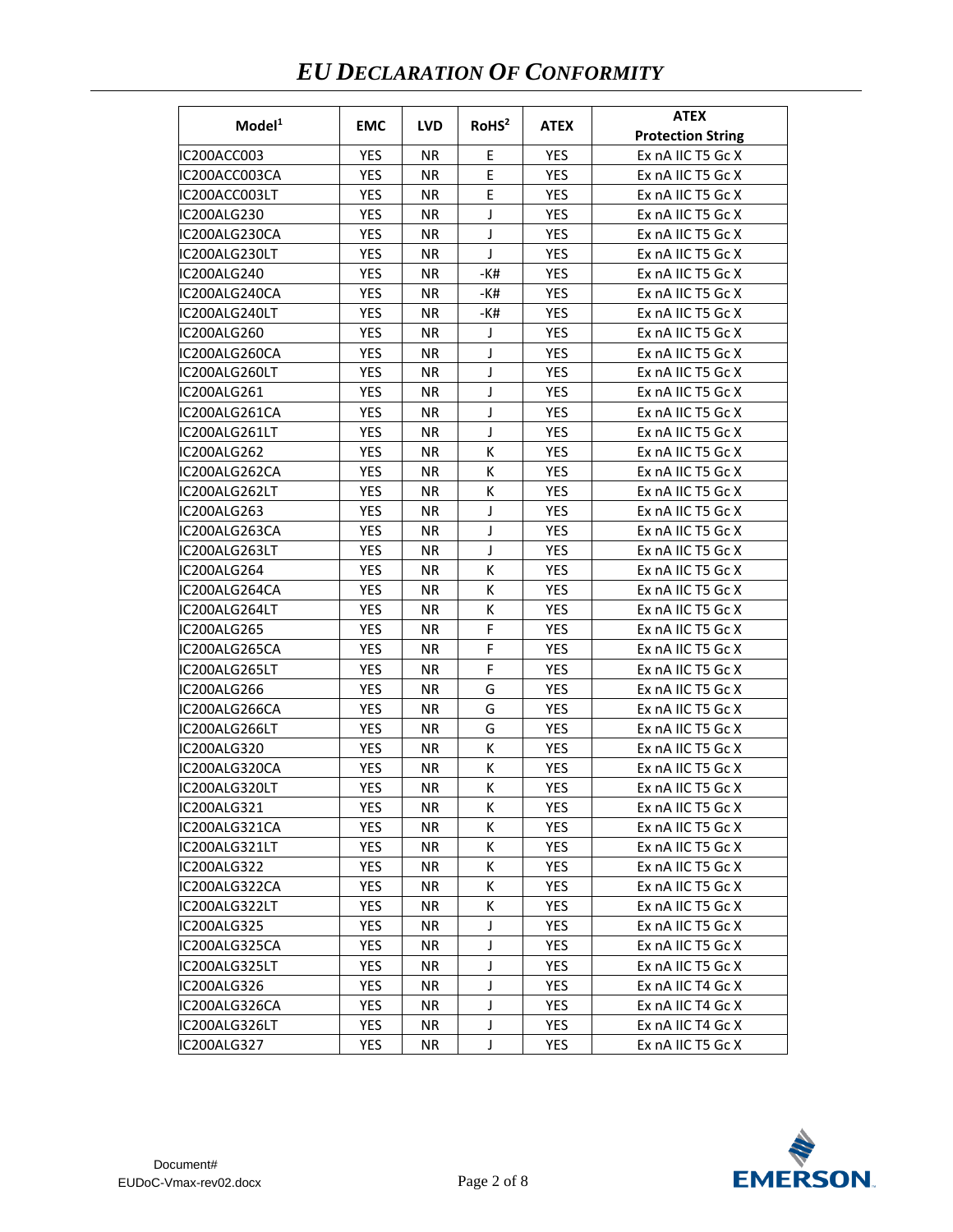|                    | <b>EMC</b> | <b>LVD</b>  | RoHS <sup>2</sup>        |            | ATEX                 |
|--------------------|------------|-------------|--------------------------|------------|----------------------|
| Model <sup>1</sup> |            | <b>ATEX</b> | <b>Protection String</b> |            |                      |
| IC200ALG327CA      | <b>YES</b> | NR.         | J                        | <b>YES</b> | Ex nA IIC T5 Gc X    |
| IC200ALG327LT      | <b>YES</b> | <b>NR</b>   | J                        | YES        | T5 Ex nA IIC T5 Gc X |
| IC200ALG328        | YES        | <b>NR</b>   | J                        | YES        | Ex nA IIC T4 Gc X    |
| IC200ALG328CA      | <b>YES</b> | <b>NR</b>   | J                        | <b>YES</b> | Ex nA IIC T4 Gc X    |
| IC200ALG328LT      | YES        | NR.         | J                        | <b>YES</b> | Ex nA IIC T4 Gc X    |
| IC200ALG331        | YES        | NR.         | K#                       | YES        | Ex nA IIC T5 Gc X    |
| IC200ALG331CA      | YES        | <b>NR</b>   | K#                       | YES        | Ex nA IIC T5 Gc X    |
| IC200ALG331LT      | <b>YES</b> | ΝR          | K#                       | <b>YES</b> | Ex nA IIC T5 Gc X    |
| IC200ALG430        | YES        | <b>NR</b>   | L                        | YES        | Ex nA IIC T4 Gc X    |
| IC200ALG430CA      | YES        | <b>NR</b>   | L                        | YES        | Ex nA IIC T4 Gc X    |
| IC200ALG430LT      | YES        | <b>NR</b>   | L                        | YES        | Ex nA IIC T4 Gc X    |
| IC200ALG431        | <b>YES</b> | <b>NR</b>   | L                        | <b>YES</b> | Ex nA IIC T5 Gc X    |
| IC200ALG431CA      | <b>YES</b> | NR.         | L                        | <b>YES</b> | Ex nA IIC T5 Gc X    |
| IC200ALG431LT      | <b>YES</b> | ΝR          | L                        | <b>YES</b> | Ex nA IIC T5 Gc X    |
| IC200ALG432        | <b>YES</b> | <b>NR</b>   | К                        | <b>YES</b> | Ex nA IIC T5 Gc X    |
| IC200ALG432CA      | <b>YES</b> | ΝR          | К                        | <b>YES</b> | Ex nA IIC T5 Gc X    |
| IC200ALG432LT      | <b>YES</b> | <b>NR</b>   | К                        | <b>YES</b> | Ex nA IIC T5 Gc X    |
| IC200ALG620        | <b>YES</b> | NR.         | -K#                      | <b>YES</b> | Ex nA IIC T5 Gc X    |
| IC200ALG620CA      | YES        | <b>NR</b>   | -K#                      | YES        | Ex nA IIC T5 Gc X    |
| IC200ALG620LT      | <b>YES</b> | NR.         | -K#                      | <b>YES</b> | Ex nA IIC T5 Gc X    |
| IC200ALG630        | <b>YES</b> | <b>NR</b>   | -K#                      | <b>YES</b> | Ex nA IIC T5 Gc X    |
| IC200ALG630CA      | <b>YES</b> | <b>NR</b>   | -K#                      | <b>YES</b> | Ex nA IIC T5 Gc X    |
| IC200ALG630LT      | <b>YES</b> | <b>NR</b>   | -K#                      | YES        | Ex nA IIC T5 Gc X    |
| IC200BEM002        | YES        | <b>NR</b>   | N#                       | YES        | Ex nA IIC T5 Gc X    |
| IC200BEM002CA      | <b>YES</b> | ΝR          | N#                       | <b>YES</b> | Ex nA IIC T5 Gc X    |
| IC200BEM002LT      | YES        | <b>NR</b>   | N#                       | YES        | Ex nA IIC T5 Gc X    |
| IC200BEM003        | YES        | <b>NR</b>   | A#                       | YES        | Ex nA IIC T4 Gc X    |
| IC200BEM003CA      | YES        | <b>NR</b>   | A#                       | YES        | Ex nA IIC T4 Gc X    |
| IC200BEM003LT      | <b>YES</b> | <b>NR</b>   | A#                       | <b>YES</b> | Ex nA IIC T4 Gc X    |
| IC200BEM103        | <b>YES</b> | <b>NR</b>   | M#                       | <b>YES</b> | Ex nA IIC T5 Gc X    |
| IC200BEM103CA      | <b>YES</b> | ΝR          | M#                       | <b>YES</b> | Ex nA IIC T5 Gc X    |
| IC200BEM103LT      | <b>YES</b> | NR.         | M#                       | YES        | Ex nA IIC T5 Gc X    |
| IC200CHS001        | <b>YES</b> | YES         | P                        | <b>YES</b> | Ex nA IIC T5 Gc X    |
| IC200CHS001CA      | <b>YES</b> | YES         | P                        | YES        | Ex nA IIC T5 Gc X    |
| IIC200CHS001LT     | <b>YES</b> | YES.        | P                        | <b>YES</b> | Ex nA IIC T5 Gc X    |
| IC200CHS002        | YES        | YES         | N                        | YES        | Ex nA IIC T5 Gc X    |
| IC200CHS002CA      | <b>YES</b> | YES         | N                        | YES        | Ex nA IIC T5 Gc X    |
| IC200CHS002LT      | <b>YES</b> | <b>YES</b>  | N                        | <b>YES</b> | Ex nA IIC T5 Gc X    |
| IC200CHS003        | <b>YES</b> | <b>YES</b>  | N                        | <b>YES</b> | Ex nA IIC T5 Gc X    |
| IC200CHS003CA      | YES        | <b>YES</b>  | N                        | <b>YES</b> | Ex nA IIC T5 Gc X    |
| IC200CHS003LT      | YES        | YES         | N                        | YES        | Ex nA IIC T5 Gc X    |
| IC200CHS005        | <b>YES</b> | <b>YES</b>  | N                        | <b>YES</b> | Ex nA IIC T5 Gc X    |
| IC200CHS005CA      | YES        | <b>YES</b>  | N                        | <b>YES</b> | Ex nA IIC T5 Gc X    |
| IC200CHS005LT      | YES        | YES         | N                        | YES        | Ex nA IIC T5 Gc X    |
| IC200CHS006        | YES        | <b>NR</b>   | J                        | YES        | Ex nA IIC T5 Gc X    |
| IC200CHS006CA      | YES        | NR          | J                        | YES        | Ex nA IIC T5 Gc X    |

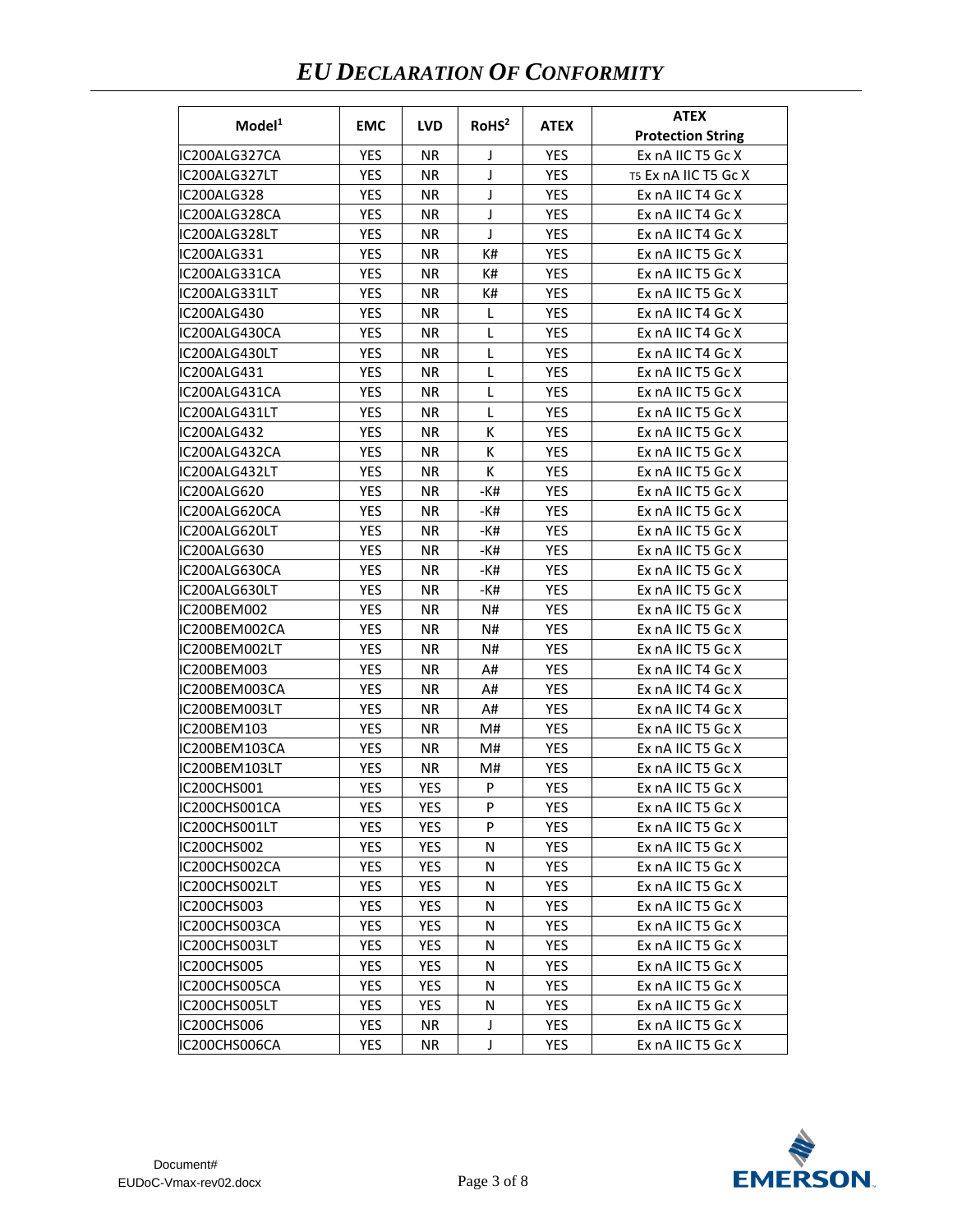|                    | <b>EMC</b> | <b>LVD</b>  | RoHS <sup>2</sup>        |            | ATEX              |
|--------------------|------------|-------------|--------------------------|------------|-------------------|
| Model <sup>1</sup> |            | <b>ATEX</b> | <b>Protection String</b> |            |                   |
| IC200CHS006LT      | <b>YES</b> | NR.         | J                        | <b>YES</b> | Ex nA IIC T5 Gc X |
| IC200CHS011        | YES        | YES         | G                        | YES        | Ex nA IIC T5 Gc X |
| IC200CHS011CA      | YES        | <b>YES</b>  | G                        | YES        | Ex nA IIC T5 Gc X |
| IC200CHS011LT      | YES        | <b>YES</b>  | G                        | YES        | Ex nA IIC T5 Gc X |
| IC200CHS012        | YES        | <b>YES</b>  | G                        | YES        | Ex nA IIC T4 Gc X |
| IIC200CHS012CA     | YES        | <b>YES</b>  | G                        | YES        | Ex nA IIC T4 Gc X |
| IC200CHS012LT      | YES        | <b>YES</b>  | G                        | YES        | Ex nA IIC T4 Gc X |
| IC200CHS014        | YES        | ΝR          | н                        | YES        | Ex nA IIC T5 Gc X |
| IC200CHS014CA      | YES        | <b>NR</b>   | н                        | YES        | Ex nA IIC T5 Gc X |
| IC200CHS014LT      | YES        | <b>NR</b>   | н                        | YES        | Ex nA IIC T5 Gc X |
| IC200CHS022        | YES        | <b>YES</b>  | M                        | YES        | Ex nA IIC T4 Gc X |
| IIC200CHS022CA     | YES        | YES.        | М                        | YES        | Ex nA IIC T4 Gc X |
| IIC200CHS022LT     | <b>YES</b> | <b>YES</b>  | м                        | YES        | Ex nA IIC T4 Gc X |
| IIC200CHS025       | <b>YES</b> | <b>YES</b>  | м                        | YES        | Ex nA IIC T4 Gc X |
| IC200CHS025CA      | YES        | <b>YES</b>  | м                        | YES        | Ex nA IIC T4 Gc X |
| IC200CHS025LT      | YES        | YES         | М                        | YES        | Ex nA IIC T4 Gc X |
| IC200CMM020        | YES        | <b>NR</b>   | F#                       | YES        | Ex nA IIC T5 Gc X |
| IC200CMM020CA      | <b>YES</b> | NR.         | F#                       | <b>YES</b> | Ex nA IIC T5 Gc X |
| IC200CMM020LT      | YES        | <b>NR</b>   | F#                       | YES        | Ex nA IIC T5 Gc X |
| IC200CPU001        | <b>YES</b> | NR.         | N#                       | YES        | Ex nA IIC T5 Gc X |
| IC200CPU001CA      | <b>YES</b> | NR.         | N#                       | YES        | Ex nA IIC T5 Gc X |
| IC200CPU001LT      | YES        | NR.         | N#                       | YES        | Ex nA IIC T5 Gc X |
| IC200CPUE05        | YES        | NR.         | L#                       | YES        | Ex nA IIC T5 Gc X |
| IC200CPUE05CA      | YES        | NR.         | L#                       | YES        | Ex nA IIC T5 Gc X |
| IC200CPUE05LT      | YES        | NR.         | L#                       | YES        | Ex nA IIC T5 Gc X |
| IC200DBI001        | YES        | <b>NR</b>   | N#                       | YES        | Ex nA IIC T5 Gc X |
| IC200DBI001CA      | YES        | <b>NR</b>   | N#                       | YES        | Ex nA IIC T5 Gc X |
| IC200DBI001LT      | YES        | <b>NR</b>   | N#                       | YES        | Ex nA IIC T5 Gc X |
| IC200EBI001        | YES        | <b>NR</b>   | N#                       | YES        | Ex nA IIC T5 Gc X |
| IC200EBI001CA      | YES        | <b>NR</b>   | N#                       | YES        | Ex nA IIC T5 Gc X |
| IIC200EBI001LT     | <b>YES</b> | NR.         | N#                       | YES        | Ex nA IIC T5 Gc X |
| IC200ERM001        | YES        | <b>NR</b>   | H                        | YES        | Ex nA IIC T5 Gc X |
| IC200ERM001CA      | YES        | NR.         | H                        | YES        | Ex nA IIC T5 Gc X |
| IC200ERM001LT      | YES        | <b>NR</b>   | H,                       | YES        | Ex nA IIC T5 Gc X |
| IC200ERM002        | YES.       | NR.         | н                        | YES        | Ex nA IIC T5 Gc X |
| IC200ERM002CA      | YES        | <b>NR</b>   | н                        | <b>YES</b> | Ex nA IIC T5 Gc X |
| IC200ERM002LT      | <b>YES</b> | NR.         | H                        | <b>YES</b> | Ex nA IIC T5 Gc X |
| IC200ETM001        | <b>YES</b> | <b>NR</b>   | G                        | <b>YES</b> | Ex nA IIC T5 Gc X |
| IC200ETM001CA      | <b>YES</b> | <b>NR</b>   | G                        | YES        | Ex nA IIC T5 Gc X |
| IC200ETM001LT      | YES        | <b>NR</b>   | G                        | <b>YES</b> | Ex nA IIC T5 Gc X |
| IC200GBI001        | YES        | NR.         | M#                       | YES        | Ex nA IIC T5 Gc X |
| IC200GBI001CA      | <b>YES</b> | NR.         | M#                       | YES        | Ex nA IIC T5 Gc X |
| IC200GBI001LT      | YES        | NR.         | M#                       | <b>YES</b> | Ex nA IIC T5 Gc X |
| IC200MDD840        | YES        | <b>YES</b>  | L                        | YES        | Ex nA IIC T4 Gc X |
| IC200MDD840CA      | YES        | YES         | L                        | YES        | Ex nA IIC T4 Gc X |
| IC200MDD840LT      | YES        | YES         | L                        | YES        | Ex nA IIC T4 Gc X |

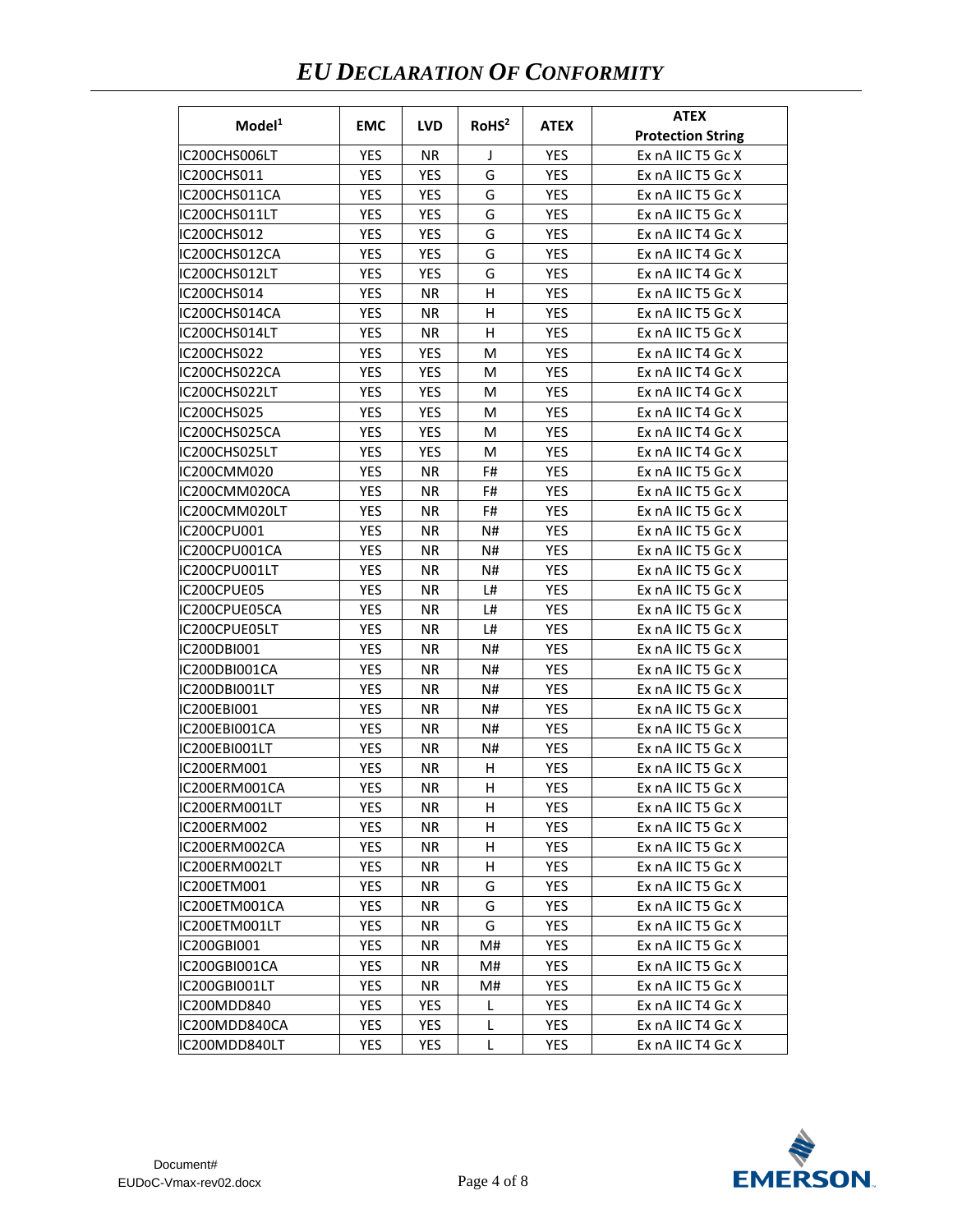| Model <sup>1</sup> | <b>EMC</b> | <b>LVD</b> | RoHS <sup>2</sup>        | <b>ATEX</b> | ATEX              |
|--------------------|------------|------------|--------------------------|-------------|-------------------|
|                    |            |            | <b>Protection String</b> |             |                   |
| IC200MDD841        | <b>YES</b> | NR.        | K#                       | <b>YES</b>  | Ex nA IIC T4 Gc X |
| IC200MDD841CA      | YES        | NR.        | K#                       | YES         | Ex nA IIC T4 Gc X |
| IC200MDD841LT      | <b>YES</b> | NR.        | K#                       | YES         | Ex nA IIC T4 Gc X |
| IC200MDD842        | <b>YES</b> | NR.        | К                        | YES         | Ex nA IIC T4 Gc X |
| IC200MDD842CA      | <b>YES</b> | NR.        | К                        | <b>YES</b>  | Ex nA IIC T4 Gc X |
| IC200MDD842LT      | <b>YES</b> | NR.        | к                        | <b>YES</b>  | Ex nA IIC T4 Gc X |
| IC200MDD843        | YES        | YES        | L                        | YES         | Ex nA IIC T4 Gc X |
| IC200MDD843CA      | <b>YES</b> | YES        | L                        | YES         | Ex nA IIC T4 Gc X |
| IC200MDD843LT      | <b>YES</b> | YES        | L                        | <b>YES</b>  | Ex nA IIC T4 Gc X |
| IC200MDD844        | <b>YES</b> | NR.        | L                        | <b>YES</b>  | Ex nA IIC T4 Gc X |
| IC200MDD844CA      | <b>YES</b> | <b>NR</b>  | L                        | <b>YES</b>  | Ex nA IIC T4 Gc X |
| IC200MDD844LT      | YES        | <b>NR</b>  | L                        | <b>YES</b>  | Ex nA IIC T4 Gc X |
| IC200MDD845        | <b>YES</b> | YES        | M                        | YES         | Ex nA IIC T4 Gc X |
| IC200MDD845CA      | YES        | <b>YES</b> | м                        | <b>YES</b>  | Ex nA IIC T4 Gc X |
| IC200MDD845LT      | YES        | YES        | м                        | YES         | Ex nA IIC T4 Gc X |
| IC200MDD846        | YES        | YES        | Κ                        | YES         | Ex nA IIC T4 Gc X |
| IC200MDD846CA      | YES        | <b>YES</b> | Κ                        | YES         | Ex nA IIC T4 Gc X |
| IC200MDD846LT      | YES        | YES        | Κ                        | <b>YES</b>  | Ex nA IIC T4 Gc X |
| IC200MDD847        | YES        | YES        | Κ                        | <b>YES</b>  | Ex nA IIC T4 Gc X |
| IC200MDD847CA      | YES        | YES        | K                        | <b>YES</b>  | Ex nA IIC T4 Gc X |
| IC200MDD847LT      | <b>YES</b> | <b>YES</b> | Κ                        | YES         | Ex nA IIC T4 Gc X |
| IC200MDD848        | <b>YES</b> | <b>YES</b> | К                        | <b>YES</b>  | Ex nA IIC T4 Gc X |
| IC200MDD848CA      | <b>YES</b> | <b>YES</b> | К                        | <b>YES</b>  | Ex nA IIC T4 Gc X |
| IC200MDD848LT      | YES        | <b>YES</b> | К                        | YES         | Ex nA IIC T4 Gc X |
| IC200MDD849        | YES        | YES        | К                        | YES         | Ex nA IIC T4 Gc X |
| IC200MDD849CA      | <b>YES</b> | <b>YES</b> | К                        | <b>YES</b>  | Ex nA IIC T4 Gc X |
| IC200MDD849LT      | <b>YES</b> | YES        | к                        | <b>YES</b>  | Ex nA IIC T4 Gc X |
| IC200MDD851        | <b>YES</b> | <b>NR</b>  | J                        | YES         | Ex nA IIC T4 Gc X |
| IC200MDD851CA      | <b>YES</b> | NR.        | J                        | <b>YES</b>  | Ex nA IIC T4 Gc X |
| IC200MDD851LT      | <b>YES</b> | NR.        | J                        | YES         | Ex nA IIC T4 Gc X |
| IC200MDL140        | YES        | <b>YES</b> | J                        | <b>YES</b>  | Ex nA IIC T4 Gc X |
| IC200MDL140CA      | YES        | YES        | J                        | YES         | Ex nA IIC T4 Gc X |
| IC200MDL140LT      | YES        | YES        | J                        | YES         | Ex nA IIC T4 Gc X |
| IC200MDL141        | YES        | YES        | J                        | YES         | Ex nA IIC T4 Gc X |
| IC200MDL141CA      | <b>YES</b> | <b>YES</b> | J                        | <b>YES</b>  | Ex nA IIC T4 Gc X |
| IC200MDL141LT      | <b>YES</b> | YES        | J                        | <b>YES</b>  | Ex nA IIC T4 Gc X |
| IC200MDL143        | YES        | <b>YES</b> | J                        | <b>YES</b>  | Ex nA IIC T4 Gc X |
| IC200MDL143CA      | <b>YES</b> | <b>YES</b> | J                        | <b>YES</b>  | Ex nA IIC T4 Gc X |
| IC200MDL143LT      | <b>YES</b> | <b>YES</b> | J                        | <b>YES</b>  | Ex nA IIC T4 Gc X |
| IC200MDL240        | <b>YES</b> | <b>YES</b> | К                        | <b>YES</b>  | Ex nA IIC T4 Gc X |
| IC200MDL240CA      | YES        | YES        | Κ                        | YES         | Ex nA IIC T4 Gc X |
| IC200MDL240LT      | YES        | YES.       | Κ                        | <b>YES</b>  | Ex nA IIC T4 Gc X |
| IC200MDL241        | <b>YES</b> | <b>YES</b> | К                        | <b>YES</b>  | Ex nA IIC T4 Gc X |
| IC200MDL241CA      | <b>YES</b> | YES.       | Κ                        | <b>YES</b>  | Ex nA IIC T4 Gc X |
| IC200MDL241LT      | YES        | YES        | Κ                        | YES         | Ex nA IIC T4 Gc X |
| IC200MDL243        | YES        | YES        | J                        | YES         | Ex nA IIC T4 Gc X |

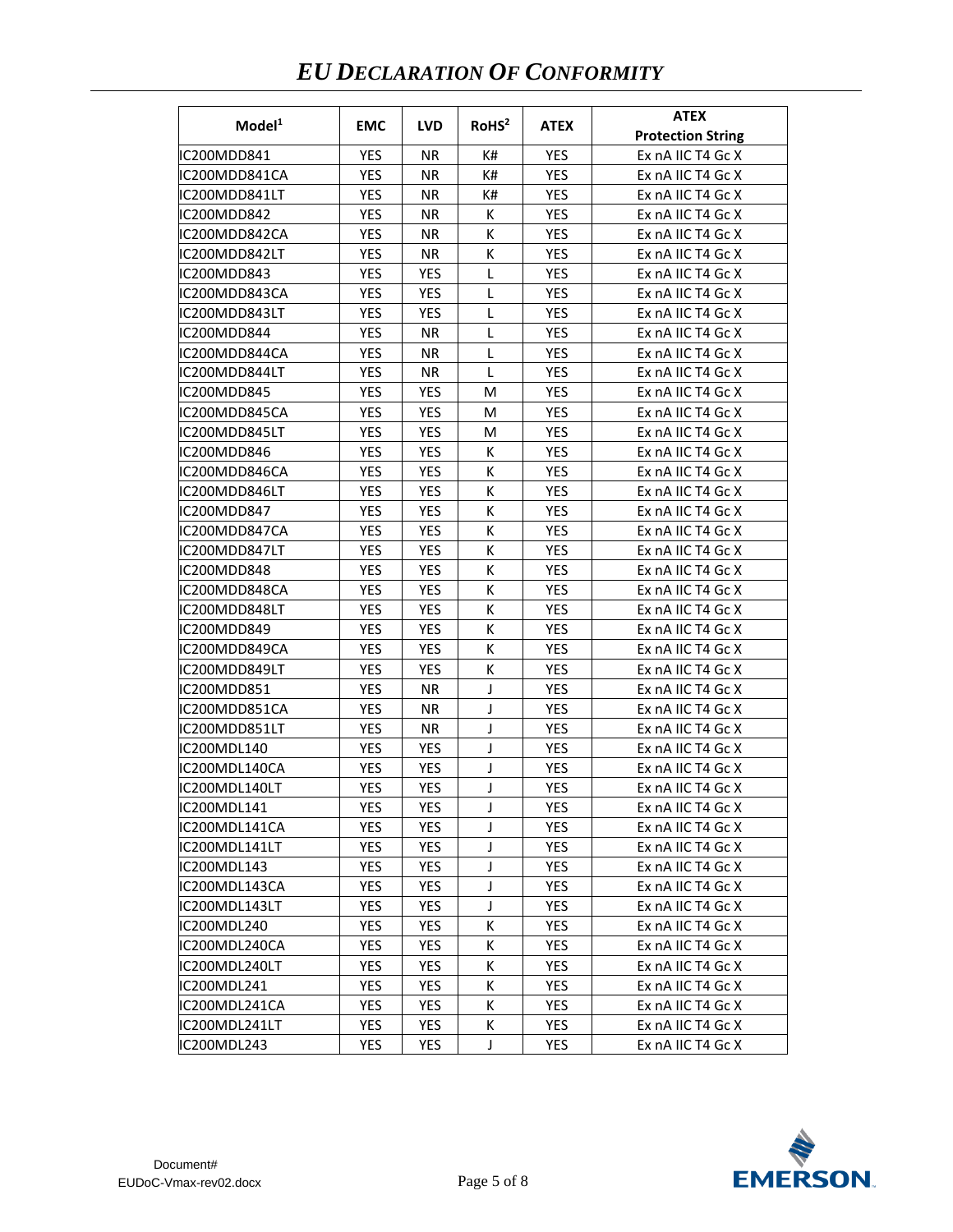|                    |            |            |                   |             | ATEX                     |
|--------------------|------------|------------|-------------------|-------------|--------------------------|
| Model <sup>1</sup> | <b>EMC</b> | <b>LVD</b> | RoHS <sup>2</sup> | <b>ATEX</b> | <b>Protection String</b> |
| IC200MDL243CA      | <b>YES</b> | <b>YES</b> | J                 | YES         | Ex nA IIC T4 Gc X        |
| IC200MDL243LT      | YES        | <b>YES</b> | J                 | YES         | Ex nA IIC T4 Gc X        |
| IC200MDL244        | <b>YES</b> | <b>YES</b> | J                 | <b>YES</b>  | Ex nA IIC T5 Gc X        |
| IC200MDL244CA      | <b>YES</b> | <b>YES</b> | J                 | <b>YES</b>  | Ex nA IIC T5 Gc X        |
| IC200MDL244LT      | <b>YES</b> | <b>YES</b> | J                 | <b>YES</b>  | Ex nA IIC T5 Gc X        |
| IC200MDL329        | <b>YES</b> | <b>YES</b> | к                 | YES         | Ex nA IIC T5 Gc X        |
| IC200MDL329CA      | <b>YES</b> | YES        | К                 | <b>YES</b>  | Ex nA IIC T5 Gc X        |
| IC200MDL329LT      | YES        | <b>YES</b> | К                 | YES         | Ex nA IIC T5 Gc X        |
| IC200MDL330        | <b>YES</b> | <b>YES</b> | L                 | <b>YES</b>  | Ex nA IIC T4 Gc X        |
| IC200MDL330CA      | <b>YES</b> | YES        | L                 | YES         | Ex nA IIC T4 Gc X        |
| IC200MDL330LT      | <b>YES</b> | YES        | L                 | YES         | Ex nA IIC T4 Gc X        |
| IC200MDL331        | <b>YES</b> | <b>YES</b> | M                 | <b>YES</b>  | Ex nA IIC T5 Gc X        |
| IC200MDL331CA      | <b>YES</b> | <b>YES</b> | м                 | YES         | Ex nA IIC T5 Gc X        |
| IC200MDL331LT      | YES        | YES        | M                 | YES         | Ex nA IIC T5 Gc X        |
| IC200MDL631        | YES        | YES        | J                 | YES         | Ex nA IIC T4 Gc X        |
| IC200MDL631CA      | YES        | YES        | J                 | <b>YES</b>  | Ex nA IIC T4 Gc X        |
| IC200MDL631LT      | YES        | <b>YES</b> | J                 | YES         | Ex nA IIC T4 Gc X        |
| IC200MDL632        | YES        | YES        | J                 | YES         | Ex nA IIC T4 Gc X        |
| IC200MDL632CA      | YES        | <b>YES</b> | J                 | YES         | Ex nA IIC T4 Gc X        |
| IC200MDL632LT      | <b>YES</b> | <b>YES</b> | J                 | <b>YES</b>  | Ex nA IIC T4 Gc X        |
| IC200MDL635        | YES        | NR.        | J                 | YES         | Ex nA IIC T4 Gc X        |
| IC200MDL635CA      | <b>YES</b> | ΝR         | J                 | <b>YES</b>  | Ex nA IIC T4 Gc X        |
| IC200MDL635LT      | <b>YES</b> | <b>NR</b>  | J                 | YES         | Ex nA IIC T4 Gc X        |
| IC200MDL636        | <b>YES</b> | ΝR         | J                 | <b>YES</b>  | Ex nA IIC T4 Gc X        |
| IC200MDL636CA      | YES        | <b>NR</b>  | J                 | <b>YES</b>  | Ex nA IIC T4 Gc X        |
| IC200MDL636LT      | <b>YES</b> | ΝR         | J                 | <b>YES</b>  | Ex nA IIC T4 Gc X        |
| IC200MDL640        | <b>YES</b> | <b>NR</b>  | L                 | YES         | Ex nA IIC T4 Gc X        |
| IC200MDL640CA      | <b>YES</b> | <b>NR</b>  | L                 | YES         | Ex nA IIC T4 Gc X        |
| IC200MDL640LT      | <b>YES</b> | <b>NR</b>  | L                 | <b>YES</b>  | Ex nA IIC T4 Gc X        |
| IC200MDL643        | YES        | <b>NR</b>  | J                 | <b>YES</b>  | Ex nA IIC T4 Gc X        |
| IC200MDL643CA      | YES        | <b>NR</b>  | J                 | YES         | Ex nA IIC T4 Gc X        |
| IC200MDL643LT      | YES        | <b>NR</b>  | J                 | YES         | Ex nA IIC T4 Gc X        |
| IC200MDL644        | YES        | <b>NR</b>  | J                 | YES         | Ex nA IIC T4 Gc X        |
| IC200MDL644CA      | <b>YES</b> | <b>NR</b>  | J                 | <b>YES</b>  | Ex nA IIC T4 Gc X        |
| IC200MDL644LT      | <b>YES</b> | NR.        | J                 | <b>YES</b>  | Ex nA IIC T4 Gc X        |
| IC200MDL650        | YES        | NR.        | L                 | <b>YES</b>  | Ex nA IIC T4 Gc X        |
| IC200MDL650CA      | <b>YES</b> | NR.        | L                 | <b>YES</b>  | Ex nA IIC T4 Gc X        |
| IC200MDL650LT      | YES        | NR.        | L                 | <b>YES</b>  | Ex nA IIC T4 Gc X        |
| IC200MDL730        | YES        | NR.        | К                 | <b>YES</b>  | Ex nA IIC T4 Gc X        |
| IC200MDL730CA      | YES        | NR.        | К                 | <b>YES</b>  | Ex nA IIC T4 Gc X        |
| IIC200MDL730LT     | <b>YES</b> | NR.        | к                 | <b>YES</b>  | Ex nA IIC T4 Gc X        |
| IC200MDL740        | <b>YES</b> | NR.        | К                 | <b>YES</b>  | Ex nA IIC T4 Gc X        |
| IIC200MDL740CA     | <b>YES</b> | NR.        | к                 | YES.        | Ex nA IIC T4 Gc X        |
| IC200MDL740LT      | YES        | <b>NR</b>  | К                 | YES         | Ex nA IIC T4 Gc X        |
| IC200MDL741        | <b>YES</b> | NR.        | К                 | <b>YES</b>  | Ex nA IIC T4 Gc X        |
| IC200MDL741CA      | YES        | NR.        | К                 | <b>YES</b>  | Ex nA IIC T4 Gc X        |

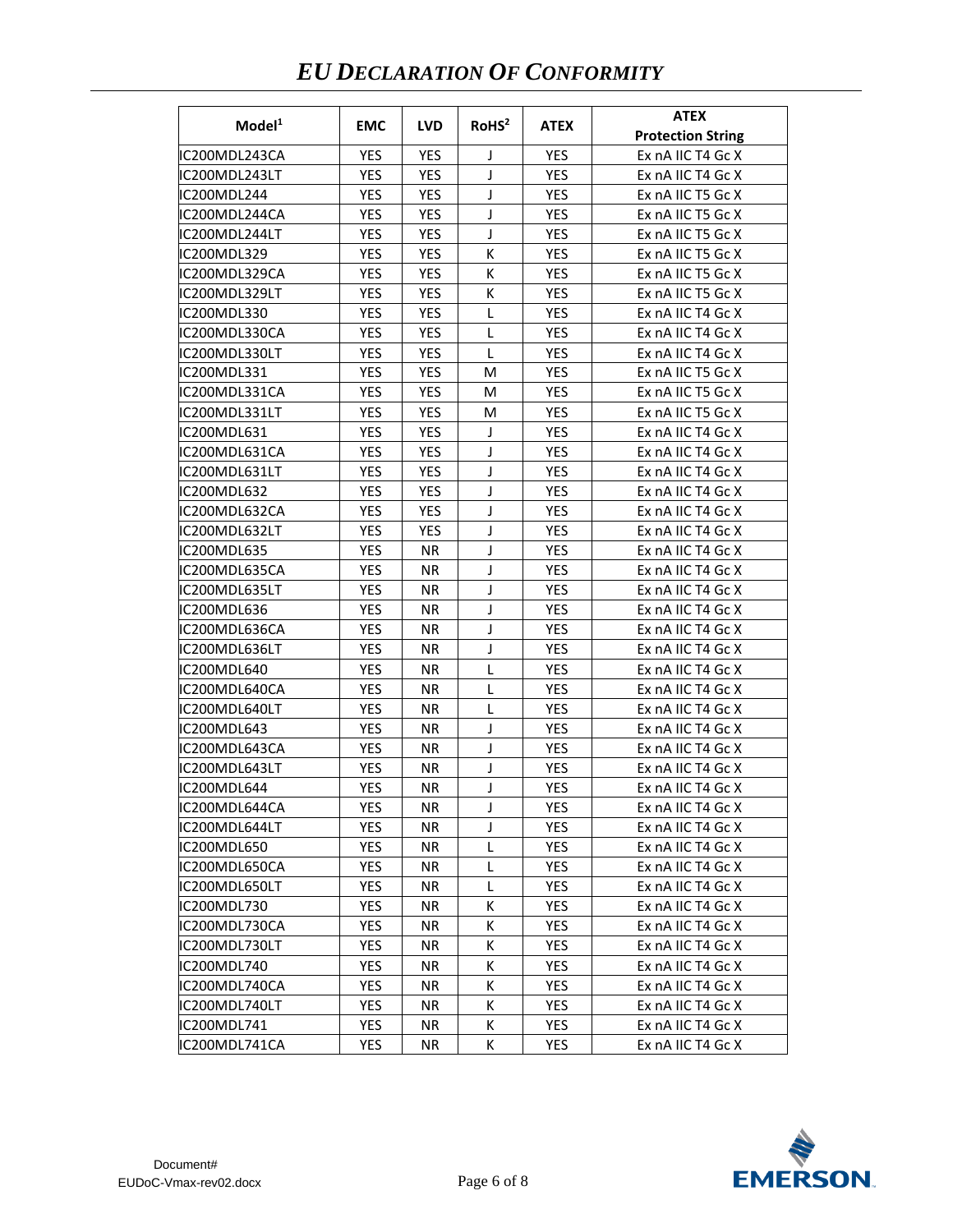|                    | <b>EMC</b> | <b>LVD</b>  | RoHS <sup>2</sup>        |            | ATEX              |
|--------------------|------------|-------------|--------------------------|------------|-------------------|
| Model <sup>1</sup> |            | <b>ATEX</b> | <b>Protection String</b> |            |                   |
| IC200MDL741LT      | <b>YES</b> | NR.         | К                        | <b>YES</b> | Ex nA IIC T4 Gc X |
| IC200MDL742        | YES        | <b>NR</b>   | J                        | YES        | Ex nA IIC T4 Gc X |
| IC200MDL742CA      | YES        | <b>NR</b>   | J                        | YES        | Ex nA IIC T4 Gc X |
| lIC200MDL742LT     | YES        | <b>NR</b>   | J                        | YES        | Ex nA IIC T4 Gc X |
| IC200MDL743        | YES        | NR.         | J                        | YES        | Ex nA IIC T4 Gc X |
| IC200MDL743CA      | YES        | NR.         | J                        | YES        | Ex nA IIC T4 Gc X |
| IC200MDL743LT      | YES        | NR.         | J                        | YES        | Ex nA IIC T4 Gc X |
| IC200MDL744        | YES        | NR.         | J                        | YES        | Ex nA IIC T4 Gc X |
| IC200MDL744CA      | YES        | <b>NR</b>   | J                        | YES        | Ex nA IIC T4 Gc X |
| IC200MDL744LT      | YES        | <b>NR</b>   | J                        | YES        | Ex nA IIC T4 Gc X |
| IC200MDL750        | YES        | <b>NR</b>   | К                        | YES        | Ex nA IIC T5 Gc X |
| IIC200MDL750CA     | YES        | <b>NR</b>   | К                        | YES        | Ex nA IIC T5 Gc X |
| IIC200MDL750LT     | <b>YES</b> | NR.         | К                        | YES        | Ex nA IIC T5 Gc X |
| lIC200MDL930       | <b>YES</b> | <b>YES</b>  | К                        | YES        | Ex nA IIC T5 Gc X |
| IC200MDL930CA      | YES        | <b>YES</b>  | К                        | YES        | Ex nA IIC T5 Gc X |
| IC200MDL930LT      | YES        | YES.        | ĸ                        | YES        | Ex nA IIC T5 Gc X |
| IC200MDL940        | <b>YES</b> | <b>YES</b>  | К                        | YES        | Ex nA IIC T5 Gc X |
| IC200MDL940CA      | <b>YES</b> | <b>YES</b>  | К                        | <b>YES</b> | Ex nA IIC T5 Gc X |
| IC200MDL940LT      | YES        | <b>YES</b>  | К                        | YES        | Ex nA IIC T5 Gc X |
| IC200PBI001        | <b>YES</b> | NR.         | M#                       | YES        | Ex nA IIC T5 Gc X |
| IIC200PBI001CA     | <b>YES</b> | NR.         | M#                       | YES        | Ex nA IIC T5 Gc X |
| IC200PBI001LT      | <b>YES</b> | <b>NR</b>   | M#                       | YES        | Ex nA IIC T5 Gc X |
| IC200PNS001        | YES        | NR.         | A#                       | YES        | Ex nA IIC T5 Gc X |
| IC200PNS001CA      | YES        | NR.         | A#                       | YES        | Ex nA IIC T5 Gc X |
| IC200PNS001LT      | YES        | NR.         | A#                       | YES        | Ex nA IIC T5 Gc X |
| IC200PNS002        | YES        | <b>NR</b>   | A#                       | YES        | Ex nA IIC T5 Gc X |
| IC200PNS002CA      | YES        | <b>NR</b>   | A#                       | YES        | Ex nA IIC T5 Gc X |
| IC200PNS002LT      | YES        | <b>NR</b>   | A#                       | YES        | Ex nA IIC T5 Gc X |
| IC200PWB001        | YES        | <b>NR</b>   | J                        | YES        | Ex nA IIC T5 Gc X |
| IC200PWB001CA      | <b>YES</b> | <b>NR</b>   | J                        | YES        | Ex nA IIC T5 Gc X |
| IC200PWB001LT      | <b>YES</b> | NR.         | J                        | YES        | Ex nA IIC T5 Gc X |
| IC200PWR001        | YES        | <b>NR</b>   | н                        | YES        | Ex nA IIC T4 Gc X |
| IC200PWR001CA      | YES        | NR.         | H                        | YES        | Ex nA IIC T4 Gc X |
| IC200PWR001LT      | YES        | <b>NR</b>   | H,                       | YES        | Ex nA IIC T4 Gc X |
| IC200PWR002        | YES.       | NR.         | н                        | YES        | Ex nA IIC T4 Gc X |
| IC200PWR002CA      | YES        | <b>NR</b>   | н                        | YES        | Ex nA IIC T4 Gc X |
| IC200PWR002LT      | <b>YES</b> | NR.         | H                        | <b>YES</b> | Ex nA IIC T4 Gc X |
| IC200PWR011        | <b>YES</b> | <b>NR</b>   | D                        | <b>YES</b> | Ex nA IIC T4 Gc X |
| IC200PWR011CA      | <b>YES</b> | <b>NR</b>   | D                        | YES        | Ex nA IIC T4 Gc X |
| IC200PWR011LT      | YES        | <b>NR</b>   | D                        | <b>YES</b> | Ex nA IIC T4 Gc X |
| IC200PWR012        | YES        | NR.         | D                        | <b>YES</b> | Ex nA IIC T4 Gc X |
| IC200PWR012CA      | <b>YES</b> | NR.         | D                        | YES        | Ex nA IIC T4 Gc X |
| IC200PWR012LT      | YES        | NR.         | D                        | <b>YES</b> | Ex nA IIC T4 Gc X |
| IC200PWR101        | YES        | <b>YES</b>  | Κ                        | YES        | Ex nA IIC T4 Gc X |
| IC200PWR101CA      | YES        | YES         | Κ                        | YES        | Ex nA IIC T4 Gc X |
| IC200PWR101LT      | YES        | YES         | K                        | YES        | Ex nA IIC T4 Gc X |